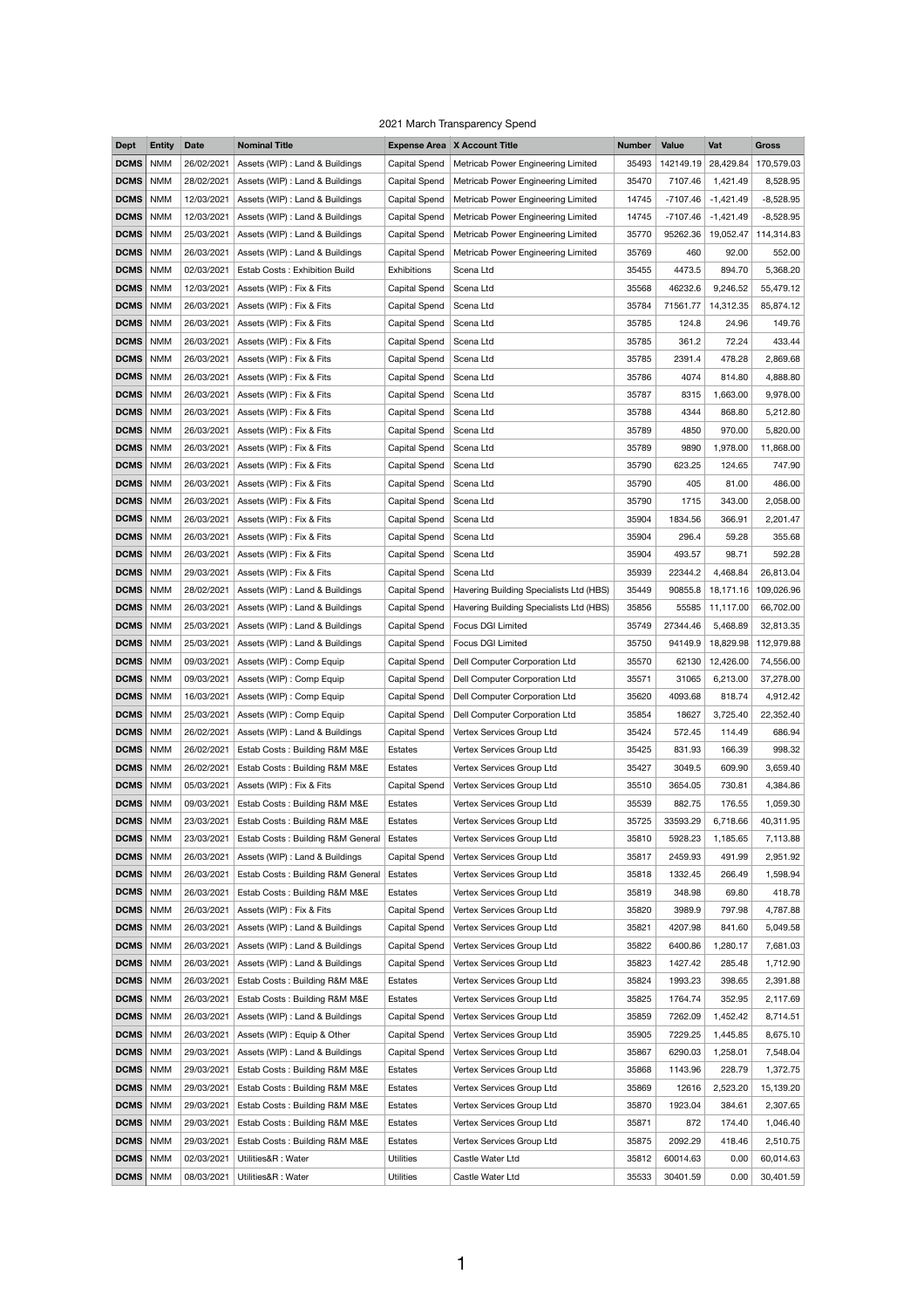| <b>DCMS</b> | <b>NMM</b> | 25/01/2021 | Professional Fees: External Audit    | Finance              | <b>National Audit Office</b> | 35544 | 45000    | 0.00     | 45,000.00 |
|-------------|------------|------------|--------------------------------------|----------------------|------------------------------|-------|----------|----------|-----------|
| <b>DCMS</b> | <b>NMM</b> | 25/01/2021 | Professional Fees: External Audit    | Finance              | National Audit Office        | 35544 | 9500     | 0.00     | 9,500.00  |
| <b>DCMS</b> | <b>NMM</b> | 09/02/2021 | Estab Costs: Building R&M M&E        | Estates              | OnSite Central Ltd           | 35635 | 1569.12  | 313.82   | 1,882.94  |
| <b>DCMS</b> | <b>NMM</b> | 17/02/2021 | Assets (WIP) : Land & Buildings      | <b>Capital Spend</b> | <b>OnSite Central Ltd</b>    | 35543 | 29026.08 | 5,805.22 | 34,831.30 |
| <b>DCMS</b> | <b>NMM</b> | 17/02/2021 | Assets (WIP) : Land & Buildings      | Capital Spend        | OnSite Central Ltd           | 35543 | 18685.68 | 3,737.14 | 22,422.82 |
| <b>DCMS</b> | <b>NMM</b> | 15/09/2020 | Estab Costs: Exhibition Build        | Estates              | FES FM Ltd                   | 35932 | 79.2     | 15.84    | 95.04     |
| <b>DCMS</b> | <b>NMM</b> | 09/03/2021 | Assets (WIP) : Land & Buildings      | <b>Capital Spend</b> | FES FM Ltd                   | 35542 | 2900     | 580.00   | 3,480.00  |
| <b>DCMS</b> | <b>NMM</b> | 10/03/2021 | Assets (WIP) : Land & Buildings      | Capital Spend        | FES FM Ltd                   | 35540 | 1680     | 336.00   | 2,016.00  |
| <b>DCMS</b> | <b>NMM</b> | 10/03/2021 | Assets (WIP) : Land & Buildings      | Capital Spend        | FES FM Ltd                   | 35541 | 14800    | 2,960.00 | 17,760.00 |
| <b>DCMS</b> | <b>NMM</b> | 11/03/2021 | Estab Costs: Building R&M B&CE       | Estates              | FES FM Ltd                   | 35551 | 489.96   | 97.99    | 587.95    |
| <b>DCMS</b> | <b>NMM</b> | 11/03/2021 | Assets (WIP) : Land & Buildings      | <b>Capital Spend</b> | FES FM Ltd                   | 35552 | 2546.5   | 509.30   | 3,055.80  |
| <b>DCMS</b> | <b>NMM</b> | 11/03/2021 | Assets (WIP) : Land & Buildings      | Capital Spend        | FES FM Ltd                   | 35553 | 3740     | 748.00   | 4,488.00  |
| <b>DCMS</b> | <b>NMM</b> | 25/03/2021 | Estab Costs: Building R&M B&CE       | Estates              | FES FM Ltd                   | 35751 | 22782.79 | 4,556.56 | 27,339.35 |
| <b>DCMS</b> | <b>NMM</b> | 15/03/2021 | Assets (WIP): Digital Transformation | <b>Capital Spend</b> | Deeson Group Limited         | 35619 | 4586.4   | 917.28   | 5,503.68  |
| <b>DCMS</b> | <b>NMM</b> | 24/03/2021 | Assets (WIP): Digital Transformation | <b>Capital Spend</b> | Deeson Group Limited         | 35729 | 3360     | 672.00   | 4,032.00  |
| <b>DCMS</b> | <b>NMM</b> | 24/03/2021 | ICT: Service Contracts               | Finance & IT         | Deeson Group Limited         | 35730 | 39900    | 7,980.00 | 47,880.00 |
| <b>DCMS</b> | <b>NMM</b> | 25/02/2021 | ICT: Service Contracts Software      | Finance & IT         | Oyster IMS                   | 35419 | 36949.78 | 7,389.96 | 44,339.74 |
| <b>DCMS</b> | <b>NMM</b> | 28/02/2021 | Assets (WIP) : Land & Buildings      | <b>Capital Spend</b> | Eta Projects Ltd             | 35434 | 605      | 121.00   | 726.00    |
| <b>DCMS</b> | <b>NMM</b> | 28/02/2021 |                                      |                      |                              |       |          |          |           |
|             |            |            | Assets (WIP) : Land & Buildings      | <b>Capital Spend</b> | Eta Projects Ltd             | 35435 | 8311.05  | 1,662.21 | 9,973.26  |
| <b>DCMS</b> | <b>NMM</b> | 26/03/2021 | Assets (WIP) : Land & Buildings      | Capital Spend        | Eta Projects Ltd             | 35764 | 834      | 166.80   | 1,000.80  |
| <b>DCMS</b> | <b>NMM</b> | 26/03/2021 | Assets (WIP) : Land & Buildings      | Capital Spend        | Eta Projects Ltd             | 35765 | 5555     | 1,111.00 | 6,666.00  |
| <b>DCMS</b> | <b>NMM</b> | 26/03/2021 | Assets (WIP) : Land & Buildings      | Capital Spend        | Eta Projects Ltd             | 35766 | 5000     | 1,000.00 | 6,000.00  |
| <b>DCMS</b> | <b>NMM</b> | 26/03/2021 | Assets (WIP) : Land & Buildings      | Capital Spend        | Eta Projects Ltd             | 35767 | 6340     | 1,268.00 | 7,608.00  |
| <b>DCMS</b> | <b>NMM</b> | 26/03/2021 | Assets (WIP) : Land & Buildings      | Capital Spend        | Eta Projects Ltd             | 35813 | 8311.05  | 1,662.21 | 9,973.26  |
| <b>DCMS</b> | <b>NMM</b> | 31/12/2020 | Assets (WIP) : Land & Buildings      | <b>Capital Spend</b> | <b>FAFS Fire Systems</b>     | 35897 | 5129     | 1,025.80 | 6,154.80  |
| <b>DCMS</b> | <b>NMM</b> | 31/01/2021 | Assets (WIP) : Land & Buildings      | Capital Spend        | <b>FAFS Fire Systems</b>     | 35452 | 20437.68 | 4,087.54 | 24,525.22 |
| <b>DCMS</b> | <b>NMM</b> | 26/02/2021 | Assets (WIP) : Fix & Fits            | Capital Spend        | <b>FAFS Fire Systems</b>     | 35426 | 2000     | 400.00   | 2,400.00  |
| <b>DCMS</b> | <b>NMM</b> | 27/02/2021 | Estab Costs: Building R&M General    | Estates              | <b>FAFS Fire Systems</b>     | 35450 | 624.62   | 124.92   | 749.54    |
| <b>DCMS</b> | <b>NMM</b> | 08/03/2021 | Estab Costs: Building R&M M&E        | Estates              | <b>FAFS Fire Systems</b>     | 35513 | 2950.68  | 590.14   | 3,540.82  |
| <b>DCMS</b> | <b>NMM</b> | 26/03/2021 | Estab Costs: Building R&M M&E        | Estates              | <b>FAFS Fire Systems</b>     | 35794 | 204.52   | 40.90    | 245.42    |
| <b>DCMS</b> | <b>NMM</b> | 26/03/2021 | Assets (WIP) : Fix & Fits            | Estates              | <b>FAFS Fire Systems</b>     | 35795 | 900      | 180.00   | 1,080.00  |
| <b>DCMS</b> | <b>NMM</b> | 30/03/2021 | Assets (WIP) : Land & Buildings      | Capital Spend        | <b>FAFS Fire Systems</b>     | 35912 | 1100     | 220.00   | 1,320.00  |
|             |            |            |                                      |                      |                              |       |          |          |           |
| <b>DCMS</b> | <b>NMM</b> | 29/03/2021 | Assets (WIP) : Equip & Other         | Capital Spend        | Proactive UK Ltd             | 35887 | 16       | 3.20     | 19.20     |
| <b>DCMS</b> | <b>NMM</b> | 29/03/2021 | Assets (WIP) : Equip & Other         | Capital Spend        | Proactive UK Ltd             | 35887 | 150      | 30.00    | 180.00    |
| <b>DCMS</b> | <b>NMM</b> | 29/03/2021 | Assets (WIP) : Equip & Other         | Capital Spend        | Proactive UK Ltd             | 35887 | 50       | 10.00    | 60.00     |
| <b>DCMS</b> | <b>NMM</b> | 29/03/2021 | Assets (WIP) : Equip & Other         | Capital Spend        | Proactive UK Ltd             | 35887 | 50       | 10.00    | 60.00     |
| <b>DCMS</b> | <b>NMM</b> | 29/03/2021 | Assets (WIP) : Equip & Other         | Capital Spend        | Proactive UK Ltd             | 35887 | 75       | 15.00    | 90.00     |
| <b>DCMS</b> | <b>NMM</b> | 29/03/2021 | Assets (WIP) : Equip & Other         | Capital Spend        | Proactive UK Ltd             | 35887 | 2100     | 420.00   | 2,520.00  |
| <b>DCMS</b> | <b>NMM</b> | 29/03/2021 | Assets (WIP) : Equip & Other         | Capital Spend        | Proactive UK Ltd             | 35887 | 2000     | 400.00   | 2,400.00  |
| <b>DCMS</b> | <b>NMM</b> | 29/03/2021 | Assets (WIP) : Equip & Other         | Capital Spend        | Proactive UK Ltd             | 35887 | 1950     | 390.00   | 2,340.00  |
| <b>DCMS</b> | <b>NMM</b> | 29/03/2021 | Assets (WIP) : Equip & Other         | Capital Spend        | Proactive UK Ltd             | 35887 | 1650     | 330.00   | 1,980.00  |
| <b>DCMS</b> | <b>NMM</b> | 29/03/2021 | Assets (WIP) : Equip & Other         | Capital Spend        | Proactive UK Ltd             | 35887 | 1595     | 319.00   | 1,914.00  |
| <b>DCMS</b> | <b>NMM</b> | 29/03/2021 | Assets (WIP) : Equip & Other         | Capital Spend        | Proactive UK Ltd             | 35887 | 825      | 165.00   | 990.00    |
| <b>DCMS</b> | <b>NMM</b> | 29/03/2021 | Assets (WIP) : Equip & Other         | Capital Spend        | Proactive UK Ltd             | 35887 | 700      | 140.00   | 840.00    |
| DCMS        | NMM        | 29/03/2021 | Assets (WIP) : Equip & Other         | Capital Spend        | Proactive UK Ltd             | 35887 | 1350     | 270.00   | 1,620.00  |
| <b>DCMS</b> | <b>NMM</b> | 29/03/2021 | Assets (WIP) : Equip & Other         | Capital Spend        | Proactive UK Ltd             | 35887 | 1330     | 266.00   | 1,596.00  |
| <b>DCMS</b> | <b>NMM</b> | 29/03/2021 | Assets (WIP) : Equip & Other         | Capital Spend        | Proactive UK Ltd             | 35887 | 1125     | 225.00   | 1,350.00  |
| <b>DCMS</b> | <b>NMM</b> | 29/03/2021 | Assets (WIP) : Equip & Other         | Capital Spend        | Proactive UK Ltd             | 35887 | 975      | 195.00   | 1,170.00  |
| <b>DCMS</b> | <b>NMM</b> | 29/03/2021 | Assets (WIP) : Equip & Other         | Capital Spend        | Proactive UK Ltd             | 35887 | 900      | 180.00   | 1,080.00  |
| <b>DCMS</b> | <b>NMM</b> | 29/03/2021 | Assets (WIP) : Equip & Other         | Capital Spend        | Proactive UK Ltd             | 35887 | 300      | 60.00    | 360.00    |
| <b>DCMS</b> | <b>NMM</b> | 29/03/2021 | Assets (WIP) : Equip & Other         | Capital Spend        | Proactive UK Ltd             | 35887 | 300      | 60.00    | 360.00    |
| <b>DCMS</b> | <b>NMM</b> | 29/03/2021 | Assets (WIP) : Equip & Other         | Capital Spend        | Proactive UK Ltd             | 35887 | 250      | 50.00    | 300.00    |
| <b>DCMS</b> | <b>NMM</b> | 29/03/2021 | Assets (WIP) : Equip & Other         | Capital Spend        | Proactive UK Ltd             | 35887 | 250      | 50.00    | 300.00    |
| <b>DCMS</b> | <b>NMM</b> | 29/03/2021 | Assets (WIP) : Equip & Other         | Capital Spend        | Proactive UK Ltd             | 35887 | 250      | 50.00    | 300.00    |
| <b>DCMS</b> | <b>NMM</b> | 29/03/2021 | Assets (WIP) : Equip & Other         | Capital Spend        | Proactive UK Ltd             | 35887 | 250      | 50.00    | 300.00    |
| <b>DCMS</b> | <b>NMM</b> | 29/03/2021 | Assets (WIP) : Equip & Other         | Capital Spend        | Proactive UK Ltd             | 35887 | 675      | 135.00   | 810.00    |
| <b>DCMS</b> | <b>NMM</b> | 29/03/2021 | Assets (WIP) : Equip & Other         | Capital Spend        | Proactive UK Ltd             | 35887 | 600      | 120.00   | 720.00    |
| <b>DCMS</b> | <b>NMM</b> | 29/03/2021 | Assets (WIP) : Equip & Other         | Capital Spend        | Proactive UK Ltd             | 35887 | 600      | 120.00   | 720.00    |
| <b>DCMS</b> | <b>NMM</b> | 29/03/2021 | Assets (WIP) : Equip & Other         | Capital Spend        | Proactive UK Ltd             | 35887 | 600      | 120.00   | 720.00    |
| <b>DCMS</b> | <b>NMM</b> | 29/03/2021 | Assets (WIP) : Equip & Other         | Capital Spend        | Proactive UK Ltd             | 35887 | 550      | 110.00   | 660.00    |